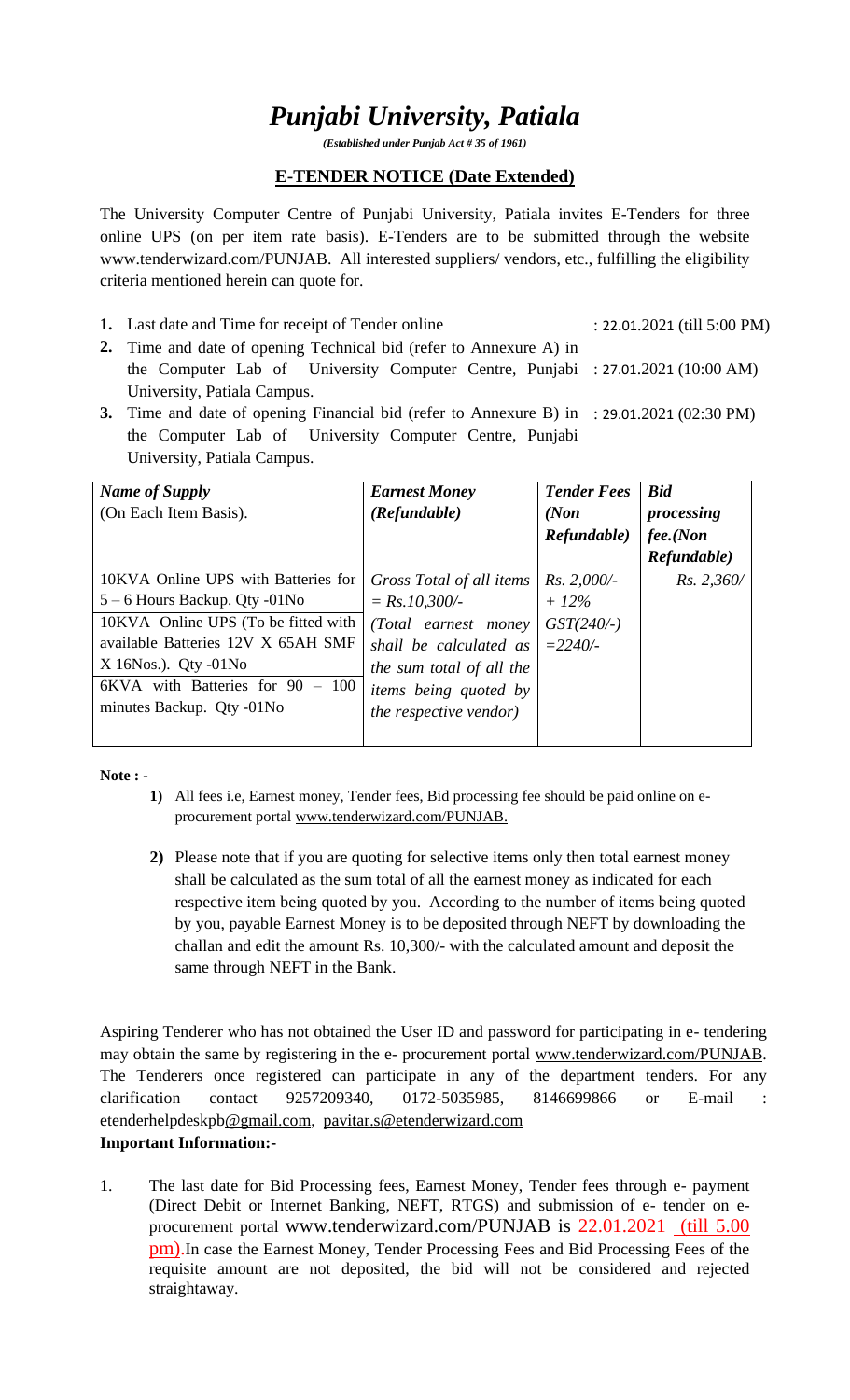- 2. Pre-qualification Requirements shall be ensured by submitting the documents such as Registration, PAN No., GST Number, Income Tax Return (last 2 returns filed) and Non Black List Self certificate that they have not been debarred/ blacklisted by any Govt./ Semi Govt. Organization or any Corporation at any stage. All documents shall be uploaded on e- procurement portal [www.tenderwizard.com/PUNJAB](http://www.tenderwizard.com/PUNJAB) along with the Technical Compliance Sheet as shown in Annexure 'A'. The vendor is also required to upload the list of items being quoted along with the earnest money of each item.
- 3. In case of eventuality the tenderer comes to know about any mistake in the filled tender and wants to convey some clarification or want to give additional input regarding the service, price or company, the same shall be uploaded vide scanned copy of the official letter pad of the company on e-procurement portal. The right to accept/ reject the same lies with the University.
- 4. Corrigendum/ Addendum/ Corrections, if any, will be published on the University Website. The parties are advised to regularly check the University website: [www.punjabiuniversity.ac.in.](http://www.punjabiuniversity.ac.in/)

#### **Terms and conditions:**

- 1. Prices should be inclusive of all taxes and levies in INR on F.O.R. basis at Punjabi University Patiala.
- 2. Payment will be processed on successful installation.
- 3. Different orders can be placed to different vendors for different Items.
- 4. All items, OEM or third party, to be supplied shall be amply supported with onsite warranty. All RMA, shall be in name of Punjabi University, Patiala.
- 5. Vendor shall be responsible for onsite deployment.
- 6. All costs related to the installation of the equipment (including all necessary materials, labour, etc.) will be the responsibility of the vendor.
- 7. If there is holiday on the opening day of the tender, the tender may be opened on the next working day at the same time and at the same place.
- 8. The Purchase Committee reserves the right to reject the tender without assigning any reason before/ after opening of the tenders and the tenderers shall have no right or any claim what so ever for the same on this account.
- 9. The University reserves the right to increase/ decrease the quantity of items or may not purchase at all. The Suppliers/ Tenderers shall have no right or any claim what so ever for the same on this account.
- 10. The rate quoted by the Supplier/ Tenderer shall be inclusive of all the taxes i.e. GST or any other taxes levied by Central Govt. or State Government Authority or Local Bodies including their variations as notified by the Concerned Authority from time to time and of all the new taxes and levies that may be imposed. Firm will supply the material on quoted Rates which include F.O.R., Loading, Unloading, stacking and inclusive of all taxes. Nothing Extra shall be paid.
- 11. **Delivery Time: 30 Days (Maximum)**
- 12. Item wise earnest money has been depicted in the e-Tender Notice on the website www.punjabiuniversity.ac.in.
- 13. The Supplier/ Tenderer shall comply with the proper by- Laws and legal order of the local body or authority under the jurisdiction of which the supply is executed and pay all fees and charges for which Supplier/ Tenderer may be liable. Nothing extra shall be payable by the University on this account.
- 14. In case of failure of supply of material as per the minimal specification required and terms and condition as per the tender. The University reserves the right to reject the supply and can forfeit the earnest money deposited by the firm.
- 15. In case of any dispute, the decision of the Vice-chancellor, Punjabi University, Patiala shall be final and binding on both the parties. Dispute leading to litigation the jurisdiction will be Patiala (Punjab) only.
- **16.** ANY CORRIGENDUM RELATED TO THE ABOVE SAID PURCHASES WILL BE NOTIFIED ON THE UNIVERSITY WEBSITE. Please keep on referring to the website regularly for latest notifications. [http://tenders.punjabiuniversity.ac.in](http://tenders.punjabiuniversity.ac.in/)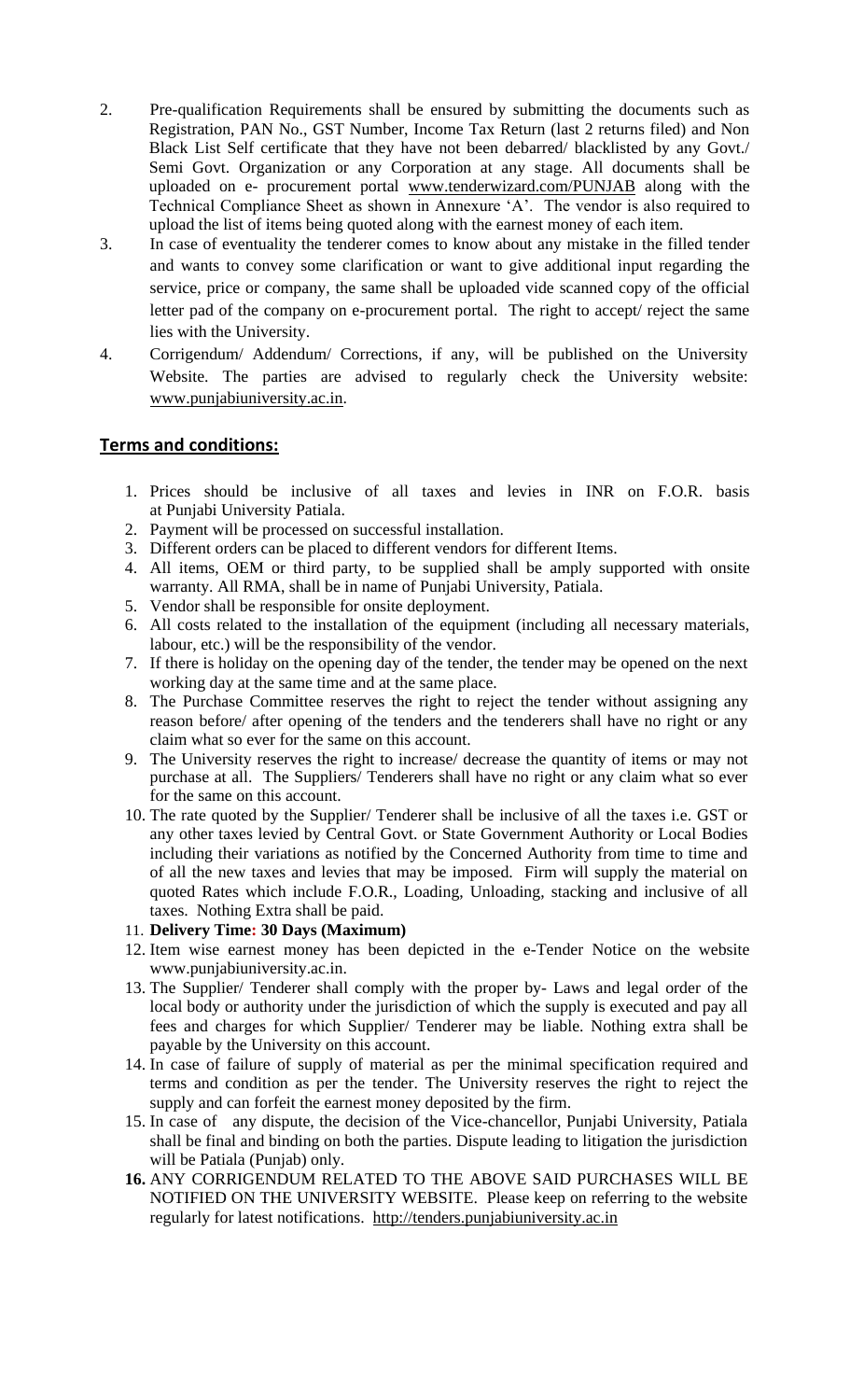## **Orders can be given to different Vendors for different Items on the basis of item-wise pricing offered by the respective vendor.**

| Sr. No. | Qty | Specifications                                                                                                                                                                                                                                                                                                                                                                                                                                                                                                                                                                                                                                                                                                                                                                                                                                                                                                                                                                                                                                                                                                                         | Earnest  |
|---------|-----|----------------------------------------------------------------------------------------------------------------------------------------------------------------------------------------------------------------------------------------------------------------------------------------------------------------------------------------------------------------------------------------------------------------------------------------------------------------------------------------------------------------------------------------------------------------------------------------------------------------------------------------------------------------------------------------------------------------------------------------------------------------------------------------------------------------------------------------------------------------------------------------------------------------------------------------------------------------------------------------------------------------------------------------------------------------------------------------------------------------------------------------|----------|
|         |     |                                                                                                                                                                                                                                                                                                                                                                                                                                                                                                                                                                                                                                                                                                                                                                                                                                                                                                                                                                                                                                                                                                                                        | Money    |
|         |     |                                                                                                                                                                                                                                                                                                                                                                                                                                                                                                                                                                                                                                                                                                                                                                                                                                                                                                                                                                                                                                                                                                                                        | (Rs.)    |
| 1.      | 01  | 10KVA Online UPS with Batteries for 5 - 6 Hours Backup<br>On-Line Standalone UPS, Double conversion, Type IGBT with<br>built-in isolation transformer, Input Voltage Single Phase Input<br>230V Range - $-30\%$ to $+21\%$ , Input Frequency Range - 45 - 55<br>Hz Autosensing, Output Voltage Single Phase Output 230V +/-<br>5 % (both for load and supply variations) (Base Voltage<br>adjustable), Output Frequency Range - 50 Hz Frequency<br>Regulation +/-0.1% synchronized to battery, Output Wave Form<br>- Pure Sinusoidal, Transfer Time (with Full Load) -0 ms, Bypass<br>- Automatic (with auto-return function), Efficiency - Overall at<br>Full Load 92% Minimum, Power Factor - 0.8 Battery - SMF<br>Batteries with suitable Rack to house Batteries Preferred Battery<br>Make - Rocket/ Panasonic/ Exide/ Amron.<br>Back-up Time: For 10 KVA Load: 57600VAh minimum,<br>Warranty: 3 Years on UPS and 2 Years on Batteries.<br>Preferred Brand for UPS: APC / Emerson / Legrand-Numeric/<br>Techser/Delta/Schneider.<br>The scope of work includes complete commissioning of the<br>UPS, cabling, fittings, racks etc. | 5500/-   |
| 2.      | 01  | <b>10 KVA Online UPS</b><br>On-Line Standalone UPS, Double conversion, Type IGBT with<br>built-in isolation transformer, Input Voltage Single Phase Input<br>230V Range - - 30% to +21%, Input Frequency Range - 45 - 55<br>Hz Autosensing, Output Voltage Single Phase Output 230V +/-<br>5 % (both for load and supply variations) (Base Voltage<br>adjustable), Output Frequency Range - 50 Hz Frequency<br>Regulation +/-0.1% synchronized to battery, Output Wave Form<br>- Pure Sinusoidal, Transfer Time (with Full Load) -0 ms, Bypass<br>- Automatic (with auto-return function), Efficiency - Overall at<br>Full Load 92% Minimum. 10 KVA UPS is to be installed with<br>available 16 Nos. X 12V X 65Ah batteries available in the<br>Computer Lab of the Centre. Input and output electric points are<br>ready for connection and fitting.<br>Warranty: 3 Years on UPS.<br>Preferred Brand for UPS: APC / Emerson / Legrand-Numeric/<br>Techser/ Delta/ Schneider.                                                                                                                                                          | 1800/-   |
| 3.      |     | 6KVA with Batteries for 90 - 100 minutes Backup<br>On-Line Standalone UPS, Double conversion, Type IGBT with<br>built-in isolation transformer, Input Voltage Single Phase Input<br>230V Range - $-30\%$ to $+21\%$ , Input Frequency Range - 45 - 55<br>Hz Autosensing, Output Voltage Single Phase Output 230V +/-<br>5 % (both for load and supply variations) (Base Voltage<br>adjustable), Output Frequency Range - 50 Hz Frequency<br>Regulation +/-0.1% synchronized to battery, Output Wave Form<br>- Pure Sinusoidal, Transfer Time (with Full Load) -0 ms, Bypass<br>- Automatic (with auto-return function), Efficiency - Overall at                                                                                                                                                                                                                                                                                                                                                                                                                                                                                        | $3000/-$ |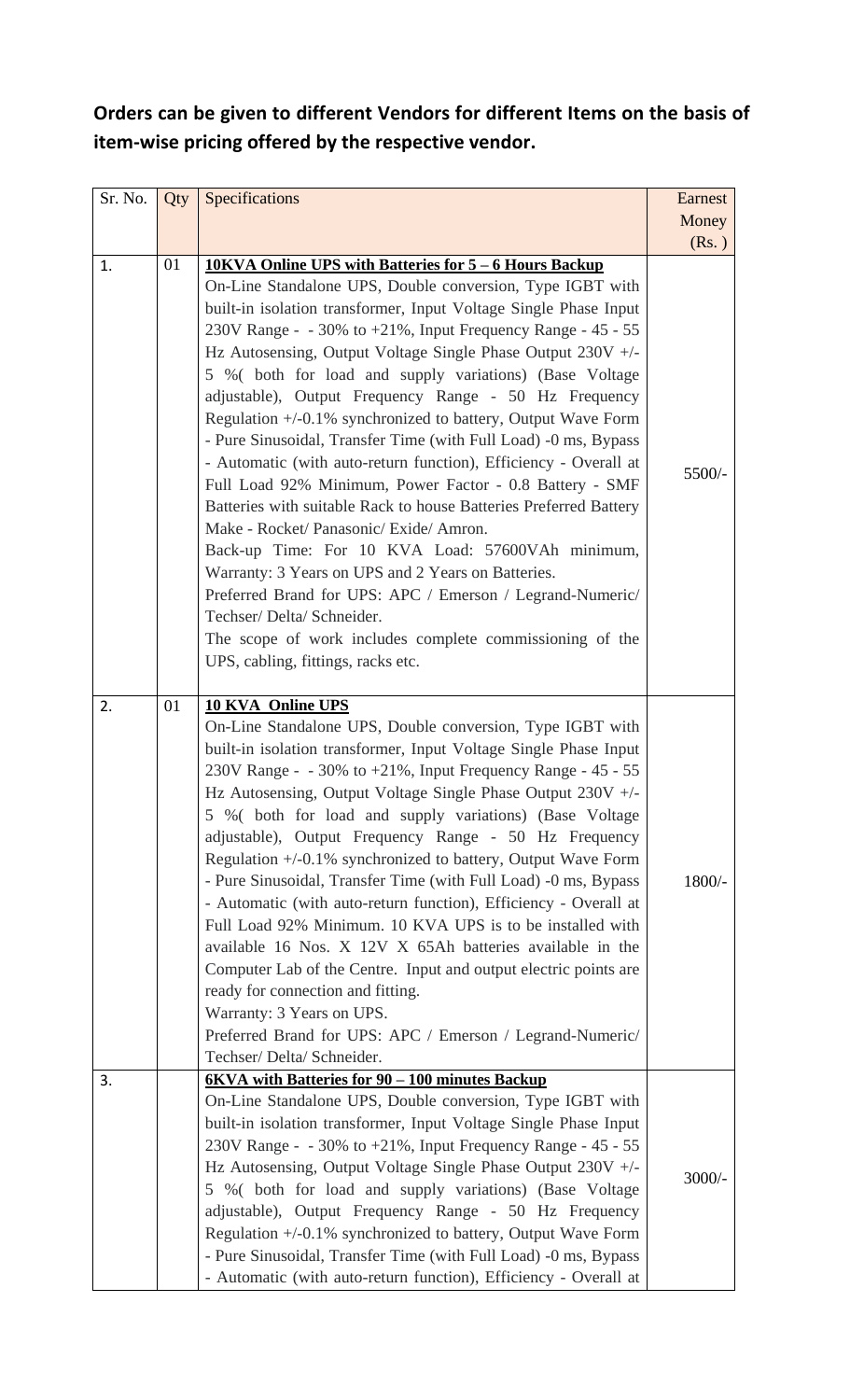| Full Load 92% Minimum, Power Factor - 0.8 Battery - SMF           |  |
|-------------------------------------------------------------------|--|
| Batteries with suitable Rack to house Batteries Preferred Battery |  |
| Make - Rocket/ Panasonic/ Exide/ Amron Back-up Time:              |  |
| Minimum 90 minutes. The scope of work includes complete           |  |
| commissioning of the UPS, cabling, fittings, racks etc.           |  |
|                                                                   |  |
| Warranty: 3 Years on UPS and 2 Years on Batteries.                |  |
| Preferred Brand for UPS: APC / Emerson / Legrand-Numeric/         |  |
| Techser/Delta/Schneider.                                          |  |
| The scope of work includes complete commissioning of the          |  |
| UPS, cabling, fittings, racks etc.                                |  |

### **ANNEXURE 'A' Technical Sheet**

 $\mathbf{r}$ 

. . . . . . .

| Sr. No.        | Qty | MINIMUM REQUISITE TECHNICAL<br><b>SPECIFICATIONS</b>                                                                                                                                                                                                                                                                                                                                                                                                                                                                                                                                                                                                                                                                                                                                                                                                                                                                                                                                                                                                                                                                                                         | Will Supply<br>the Item with<br>the requisite<br>configuration | Make/<br>Model of<br>the Item<br>Being<br>Quoted |
|----------------|-----|--------------------------------------------------------------------------------------------------------------------------------------------------------------------------------------------------------------------------------------------------------------------------------------------------------------------------------------------------------------------------------------------------------------------------------------------------------------------------------------------------------------------------------------------------------------------------------------------------------------------------------------------------------------------------------------------------------------------------------------------------------------------------------------------------------------------------------------------------------------------------------------------------------------------------------------------------------------------------------------------------------------------------------------------------------------------------------------------------------------------------------------------------------------|----------------------------------------------------------------|--------------------------------------------------|
| $\mathbf{1}$ . | 01  | 10KVA Online UPS with Batteries for 5 - 6 Hours<br><b>Backup</b><br>On-Line Standalone UPS, Double conversion, Type IGBT<br>with built-in isolation transformer, Input Voltage Single<br>Phase Input $230V$ Range - - $30\%$ to $+21\%$ , Input<br>Frequency Range - 45 - 55 Hz Autosensing, Output<br>Voltage Single Phase Output $230V + -5$ % (both for load<br>and supply variations) (Base Voltage adjustable), Output<br>Frequency Range - 50 Hz Frequency Regulation $+/-0.1\%$<br>synchronized to battery, Output Wave Form - Pure<br>Sinusoidal, Transfer Time (with Full Load) -0 ms, Bypass<br>- Automatic (with auto-return function), Efficiency -<br>Overall at Full Load 92% Minimum, Power Factor - 0.8<br>Battery - SMF Batteries with suitable Rack to house<br>Batteries Preferred Battery Make - Rocket/ Panasonic/<br>Exide/Amron.<br>Back-up Time: For 10 KVA Load: 57600VAh minimum,<br>Warranty: 3 Years on UPS and 2 Years on Batteries.<br>Preferred Brand for UPS: APC / Emerson / Legrand-<br>Numeric/Techser/Delta/Schneider.<br>The scope of work includes complete commissioning of<br>the UPS, cabling, fittings, racks etc. | (YES/NO)                                                       |                                                  |
| 2.             | 01  | <b>10 KVA Online UPS</b><br>On-Line Standalone UPS, Double conversion, Type IGBT<br>with built-in isolation transformer, Input Voltage Single<br>Phase Input $230V$ Range - - $30\%$ to $+21\%$ , Input<br>Frequency Range - 45 - 55 Hz Autosensing, Output<br>Voltage Single Phase Output $230V + -5$ % (both for load<br>and supply variations) (Base Voltage adjustable), Output<br>Frequency Range - 50 Hz Frequency Regulation $+/-0.1\%$<br>synchronized to battery, Output Wave Form - Pure<br>Sinusoidal, Transfer Time (with Full Load) -0 ms, Bypass                                                                                                                                                                                                                                                                                                                                                                                                                                                                                                                                                                                               | (YES/NO)                                                       |                                                  |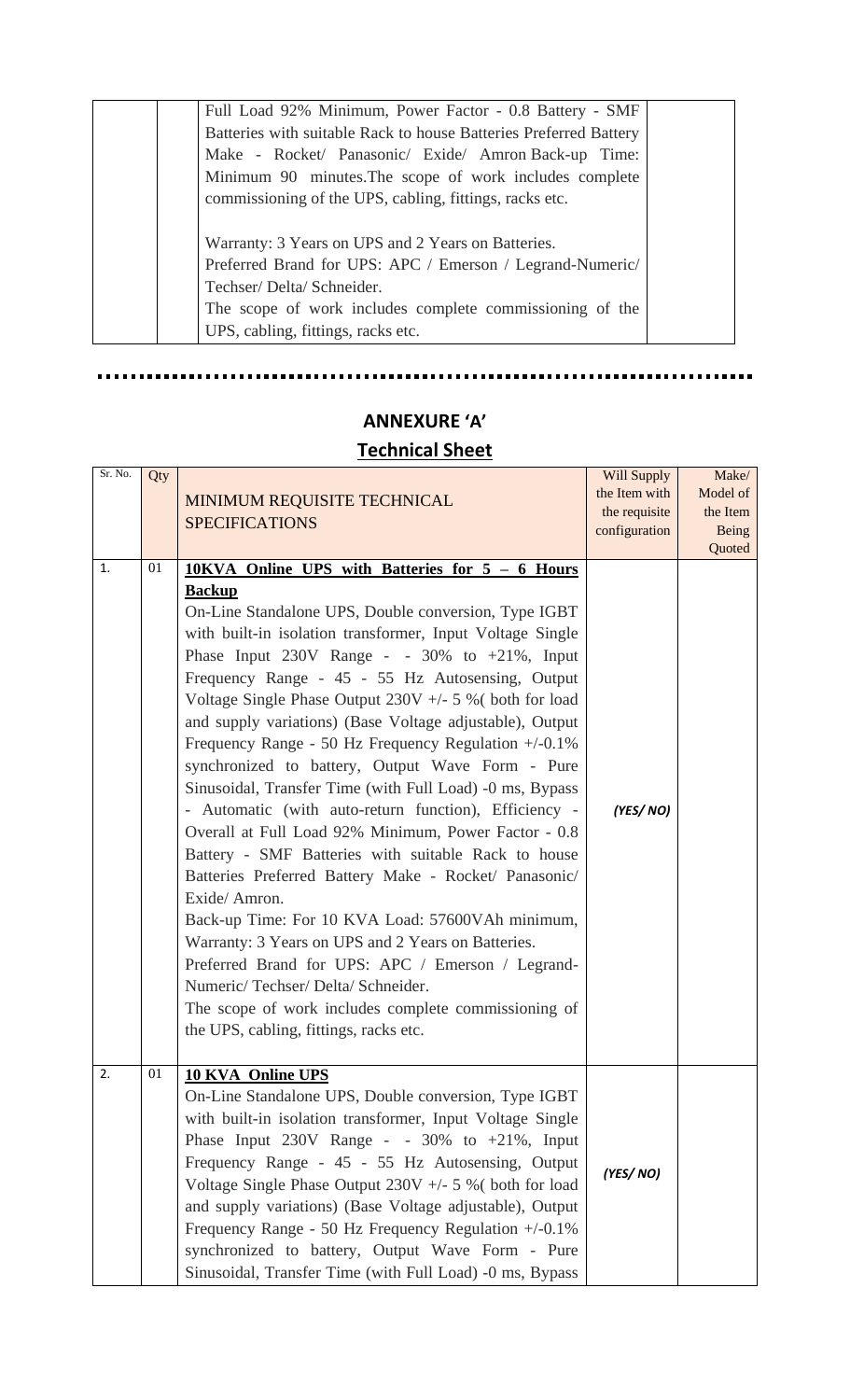|    |    | - Automatic (with auto-return function), Efficiency -<br>Overall at Full Load 92% Minimum. 10 KVA UPS is to<br>be installed with available 16 Nos. X 12V X 65Ah<br>batteries available in the Computer Lab of the Centre.<br>Input and output electric points are ready for connection<br>and fitting.<br>Warranty: 3 Years on UPS.<br>Preferred Brand for UPS: APC / Emerson / Legrand-<br>Numeric/Techser/Delta/Schneider.                                                                                                                                                                                                                                                                                                                                                                                                                                                                                                                                                                                                                                                                                                                                                                                               |          |  |
|----|----|----------------------------------------------------------------------------------------------------------------------------------------------------------------------------------------------------------------------------------------------------------------------------------------------------------------------------------------------------------------------------------------------------------------------------------------------------------------------------------------------------------------------------------------------------------------------------------------------------------------------------------------------------------------------------------------------------------------------------------------------------------------------------------------------------------------------------------------------------------------------------------------------------------------------------------------------------------------------------------------------------------------------------------------------------------------------------------------------------------------------------------------------------------------------------------------------------------------------------|----------|--|
| 3. | 01 | 6KVA with Batteries for 90 - 100 minutes Backup<br>On-Line Standalone UPS, Double conversion, Type IGBT<br>with built-in isolation transformer, Input Voltage Single<br>Phase Input $230V$ Range - - $30\%$ to $+21\%$ , Input<br>Frequency Range - 45 - 55 Hz Autosensing, Output<br>Voltage Single Phase Output $230V + -5$ % (both for load<br>and supply variations) (Base Voltage adjustable), Output<br>Frequency Range - 50 Hz Frequency Regulation $+/0.1\%$<br>synchronized to battery, Output Wave Form - Pure<br>Sinusoidal, Transfer Time (with Full Load) -0 ms, Bypass<br>- Automatic (with auto-return function), Efficiency -<br>Overall at Full Load 92% Minimum, Power Factor - 0.8<br>Battery - SMF Batteries with suitable Rack to house<br>Batteries Preferred Battery Make - Rocket/ Panasonic/<br>Exide/ Amron Back-up Time: Minimum 90 minutes. The<br>scope of work includes complete commissioning of the<br>UPS, cabling, fittings, racks etc.<br>Warranty: 3 Years on UPS and 2 Years on Batteries.<br>Preferred Brand for UPS: APC / Emerson / Legrand-<br>Numeric/Techser/Delta/Schneider.<br>The scope of work includes complete commissioning of<br>the UPS, cabling, fittings, racks etc. | (YES/NO) |  |

## **ANNEXURE 'B' Financial bid**

.............

| Sr. No. | Qty | <b>FINANCIAL BID</b>                                               | <b>TOTAL</b><br>PRICE IN<br>Rs. |
|---------|-----|--------------------------------------------------------------------|---------------------------------|
| 1.      | 01  | 10KVA Online UPS with Batteries for 5 – 6 Hours Backup             |                                 |
|         |     | On-Line Standalone UPS, Double conversion, Type IGBT with          |                                 |
|         |     | built-in isolation transformer, Input Voltage Single Phase Input   |                                 |
|         |     | 230V Range - $-30\%$ to $+21\%$ , Input Frequency Range - 45 - 55  |                                 |
|         |     | Hz Autosensing, Output Voltage Single Phase Output $230V + 5$      |                                 |
|         |     | % (both for load and supply variations) (Base Voltage adjustable), |                                 |
|         |     | Output Frequency Range - 50 Hz Frequency Regulation $+/-0.1\%$     |                                 |
|         |     | synchronized to battery, Output Wave Form - Pure Sinusoidal,       |                                 |
|         |     | Transfer Time (with Full Load) -0 ms, Bypass - Automatic (with     |                                 |
|         |     | auto-return function), Efficiency - Overall at Full Load 92%       |                                 |
|         |     | Minimum, Power Factor - 0.8 Battery - SMF Batteries with           |                                 |
|         |     | suitable Rack to house Batteries Preferred Battery Make - Rocket/  |                                 |
|         |     | Panasonic/Exide/Amron.                                             |                                 |